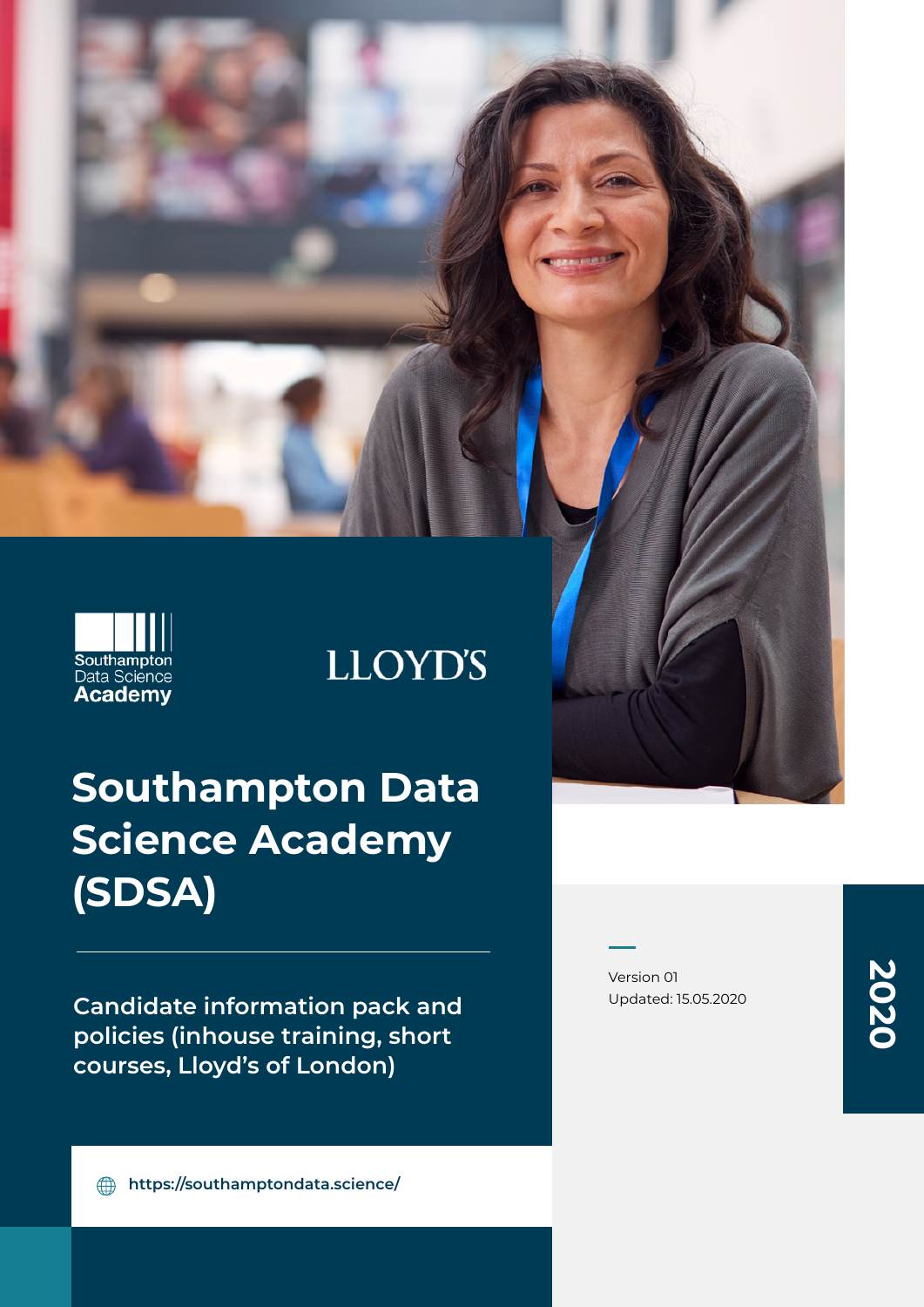

### **CONTENTS**

| <b>ESSENTIAL INFORMATION</b><br><b>COURSE PREREQUISITES</b><br>- Certification                                                                                                                                                        | 03        |
|---------------------------------------------------------------------------------------------------------------------------------------------------------------------------------------------------------------------------------------|-----------|
| CANVAS VIRTUAL LEARNING ENVIRONMENT (VLE)<br><b>ENROLMENT</b><br><b>TUITION FEES</b>                                                                                                                                                  | 04        |
| <b>COURSE CANCELLATION</b><br><b>COURSE DEFERRAL</b>                                                                                                                                                                                  | 05        |
| <b>COURSE TUTORIALS</b><br>- Group tutorials and discussion threads<br>- Purchasing additional tutorials                                                                                                                              | 06        |
| <b>ASSIGNMENTS</b><br>- Assignment extensions<br>- Appealing or challenging assignment marks<br>- Acceptable grounds for appeal<br>- Lodging an appeal<br>- Consideration of the appeal                                               | $07 - 09$ |
| <b>MITIGATING CIRCUMSTANCES POLICY</b><br>- Definition of mitigating circumstances<br>- Criteria for submitting a claim<br>- Submitting a claim<br><b>GUIDANCE ON EVIDENCE REQUIRED TO SUPPORT MITIGATING</b><br><b>CIRCUMSTANCES</b> | $10 - 12$ |
| <b>APPENDIX 1: EXAMPLE MITIGATING CIRCUMSTANCES</b><br>- Situations not considered mitigating circumstances<br>- Outcome                                                                                                              | $13 - 18$ |
| <b>APPENDIX 2: TECHNICAL COURSE SUPPORTING</b><br><b>INFORMATION</b><br>- Python and Data Science<br>- Jupyter Notebooks<br>- Prerequisite knowledge<br>- Advice on setup<br>- Disclaimer                                             | 19        |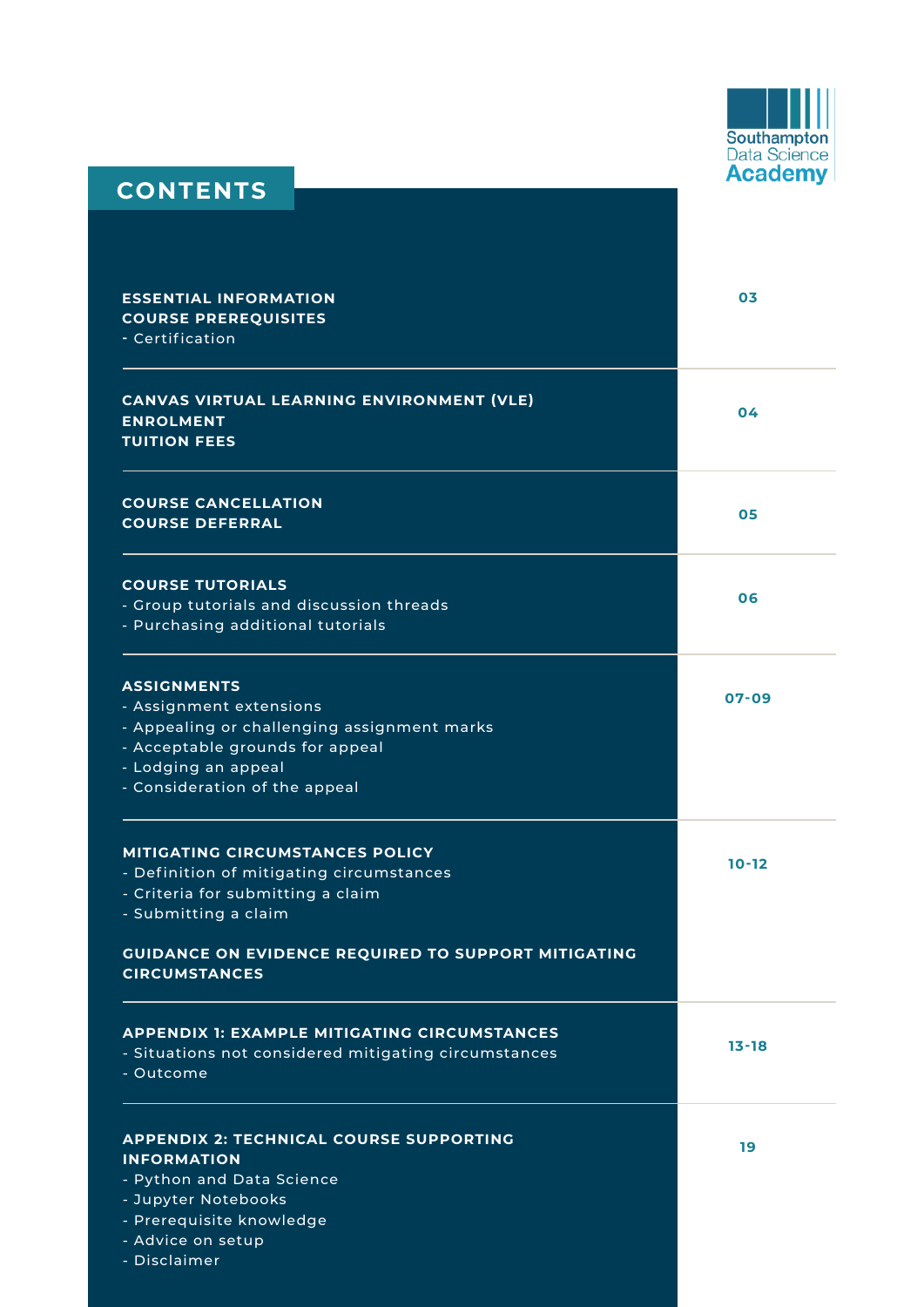

# **Essential information**

SDSA Data Science and Artificial intelligence inhouse short courses are assessed, part-time, online courses, typically requiring between 4-5 hours of study per week, delivered across a 6-10-week term (dependant on which course and associated course term your employer, professional body or course partner has opted for). SDSA courses are supported by regular group and periodic individual 1:1 tutorials delivered online by leading university academics.

**We strongly advise candidates to plan to attend, participate and revisit these opportunities (the group tutorials can be accessed after delivery). SDSA courses are intended to be challenging and rewarding, with flexible support in place to help guide you when you most need it.**

# **Course prerequisites**

SDSA offers technical (requiring computer programming and statistical skills) and non-technical courses (generally targeted at everyone, although some experience in basic data processing tools such as Excel is strongly advised).

**It is a candidate's responsibility to check at the time of registration that they are registering for the appropriate course.**

# **Certification**

Candidates need to achieve an overall pass mark of 50% or more, across all of the assignments and a pass mark of 40% for each assignment, to receive a formal SDSA certification, including a digital certificate signed by Southampton Data Science Academy Cofounder, Regius Professor Dame Wendy Hall of The Web Science Institute at the University of Southampton.

### **Certificate of attendance**

Candidates submitting all assignments and scoring less than 50% overall, can only reference that they 'attended' the course.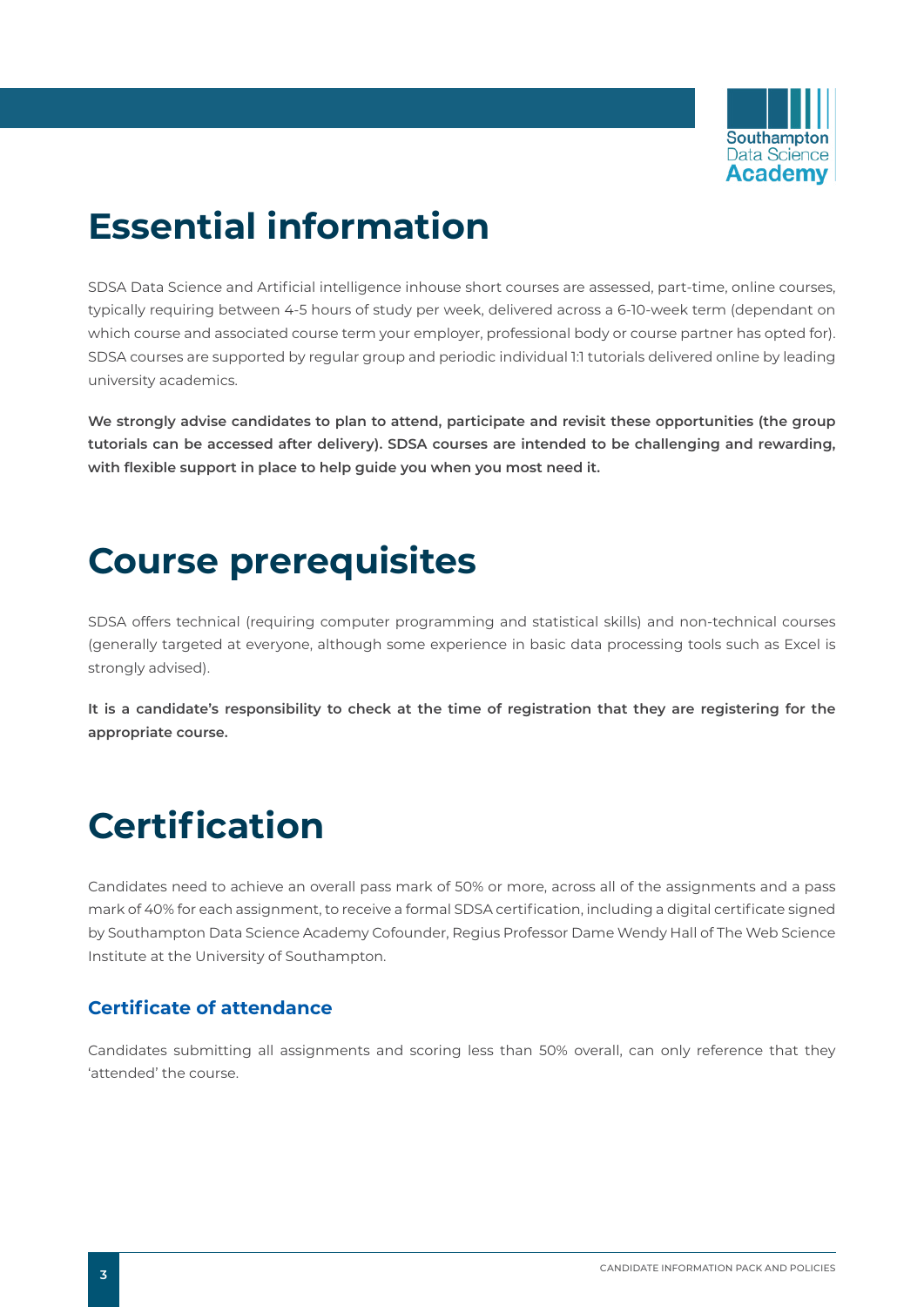

# **Canvas Virtual Learning Environment (VLE)**

All SDSA learning, tutorials and assignments are managed, scheduled and delivered via SDSA's Canvas Virtual Learning Environment (VLE). Candidates will have access to the VLE within three business days of the course start date.

**We highly recommend candidates verify that their basic computer system requirements meets the VLE minimum requirements outlined here:**

**<https://community.canvaslms.com/docs/DOC-10721-what-are-the-basic-computer-specifications-for-canvas>**

# **Enrolment**

Course candidates will receive an enrolment email notification from SDSA within three business days of the appropriate course start date. This notification will provide access to Canvas VLE and allow navigation of the course syllabus.

**Candidates are, strongly advised to accept the course invitation within 48hrs of receiving the email to ensure confirmation and to verify course attendance.**

# **Tuition Fees**

Candidates can pay tuition fees any time from the receipt of an offer to no later than the beginning of the course. If fees are not received by the course start date, the candidate will be unable to take up their place.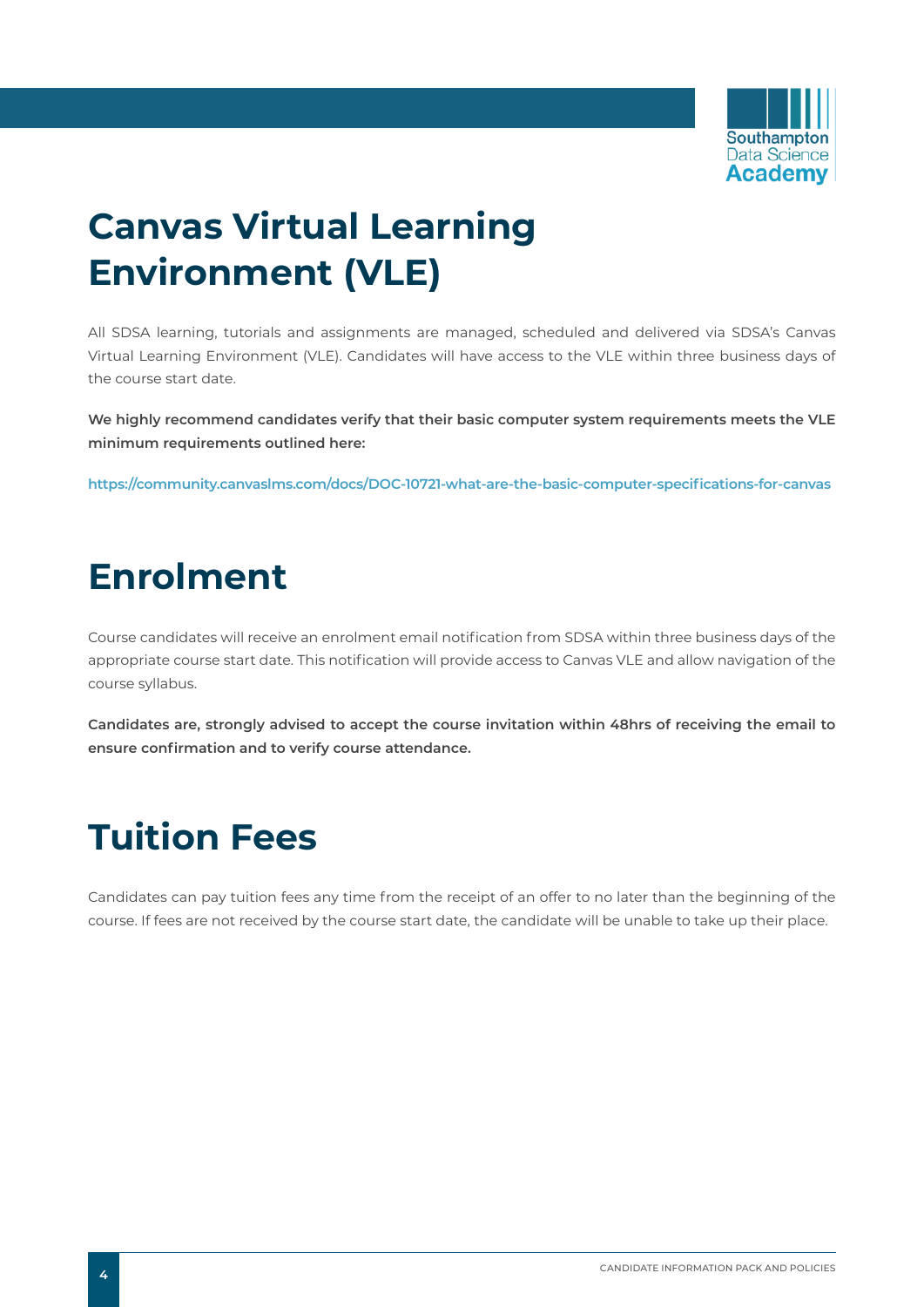

# **Course cancellation**

All candidates have the right to cancel, without reason, within 14 days of the date on which they accept the offer of a place on the course. Cancellations made within the 14 days will receive a full refund.

**We advise all candidates to familiarise themselves with the full details of our cancellation policy and payment of refunds, available in [Terms and Conditions](https://southamptondata.science/terms-and-conditions.htm) section of our website.**

Cancellations made during the 14 day period, but after the course start date, will be refunded minus a proportion of the fee(s) paid (typically 10%), to cover administrative and educational work already undertaken in order to deliver the course to the candidate.

Requests for course cancellations after the 14 day period, but before the start of the course, may receive a discretionary proportion of the funds paid. This will be evaluated on a case by case basis.

Candidates may choose to cancel course attendance at any time but will not be eligible for a refund once the course start date has passed.

All requests for cancellation should be made to **[lloyds@southampton.science](mailto:lloyds%40southampton.science?subject=)** or by post to the registered office of the Southampton Data Science Academy.

# **Course deferral**

Candidates wishing to request deferral to another course or to a different start date must email **[lloyds@southamptondata.science](mailto:lloyds%40southamptondata.science?subject=)**. They should reference DEFERRAL REQUEST in the email subject title, list the course and course start date they wish to defer to, and provide a short summary (no more than 100 words) of the reason for the deferral request. Deferrals are subject to SDSA approval and will consider mitigating circumstances, course availability, and typically require payment of a deferral fee of 10% of the course booking fee.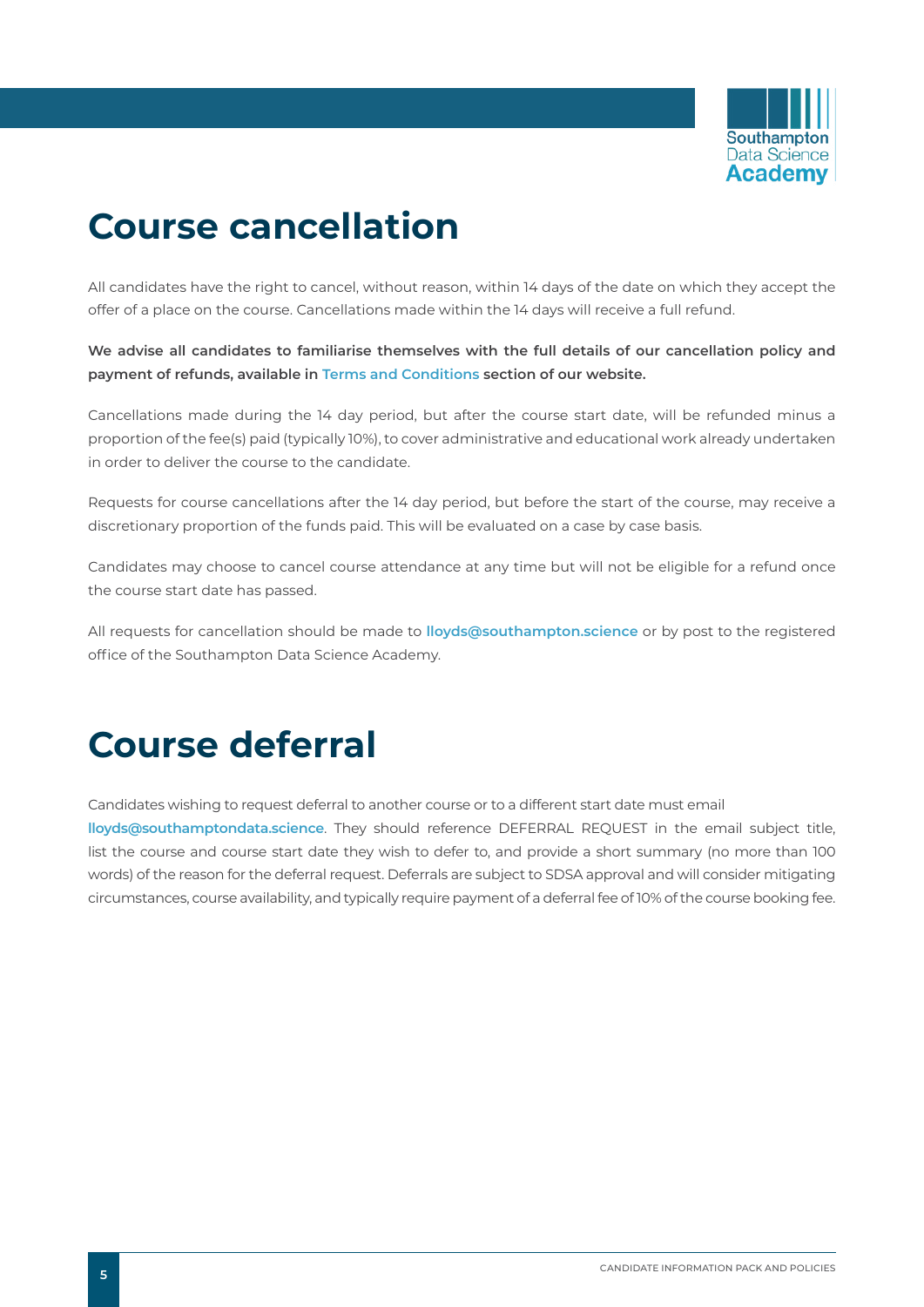

# **Course tutorials**

Throughout this course participants have the opportunity to attend group and 1:1 individual tutorials, delivered via web conferences and hosted by SDSA tutors. The individual 1:1 tutorial complements group tutorials and gives the tutor the opportunity to provide in-depth feedback to participants, detailing how marks have been awarded and ways in which future marks may be improved.

SDSA strongly encourages candidates to book (via Canvas VLE) their 1:1 tutorial after the first course assignment. Experience with previous courses has shown timing of this feedback provides both the tutor and the candidate with an opportunity to identify progress in the assessed side of the course, and to maximise their opportunity to pass and gain accreditation.

#### **Group tutorials and discussion threads**

These tutorials will provide an opportunity for candidates to engage with and learn from their course peers, as well as directly interact with course tutors. Group tutorial chat and collaboration threads will also be available to candidates for ongoing reference during the course, if they are unable to attend the 'live' group tutorial.

### **Purchasing additional tutorials**

Candidates may purchase additional 1:1 tutorial support directly from SDSA by emailing **[lloyds@](mailto:lloyds%40southamptondatascience.com?subject=) [southamptondatascience.com](mailto:lloyds%40southamptondatascience.com?subject=)**. Tutoring must be purchased in hourly blocks, with fees from £160 per hour. Additional 1:1 tutorial support is subject to tutor availability.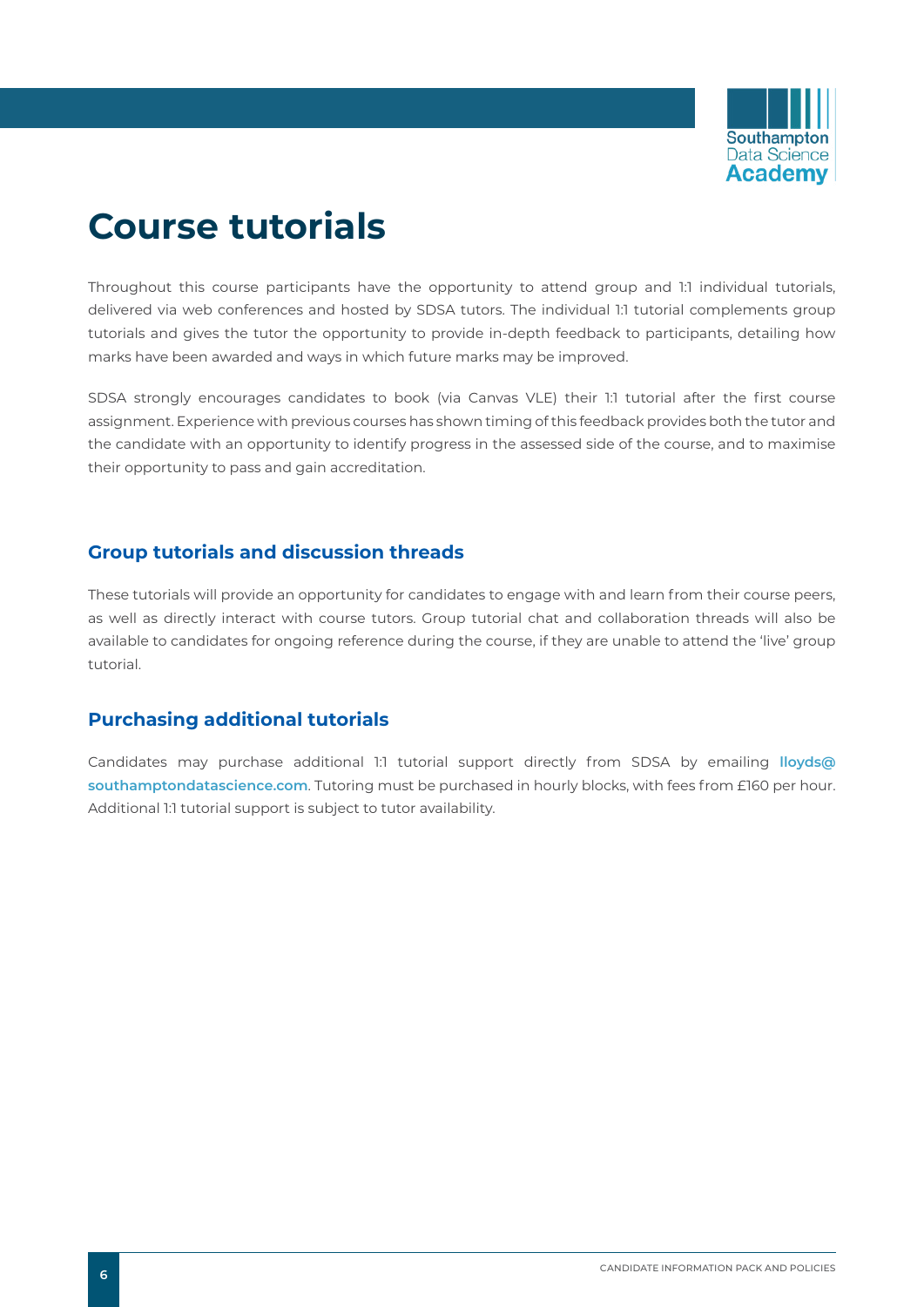

# **Assignments**

SDSA courses include 3 - 4 assignments – this varies according to the course and syllabus developed.

### **Assignment extensions**

Subject to mitigating circumstances and considered on a case-by-case basis, candidates may request an extension to their assignments. Extensions are subject to a fee calculated at 10% of the course fee. The decision to grant an extension is entirely at the discretion of SDSA's tutor and head tutor, as appropriate. Any decision to waive the extension fee requires approval by SDSA's production team lead.

To request an extension, candidates must email **lloyds@southamptondata.science**. They should reference EXTENSION REQUEST in the email subject title, include the Assignment number (1,2 or 3) and provide a short summary (no more than 100 words) of the reason for the request. In instances where extensions have been agreed, candidates may experience a longer delay in receiving marks (up to seven business days).

Once the final response to the extension request has been communicated to the candidate, the head tutor or wider representatives of SDSA will not enter into any further correspondence regarding the extension. The decision of the head tutor is final and no further appeals are permitted.

### **Appealing or challenging assignment marks**

The SDSA is committed to providing a fair and transparent learning journey. This procedure is intended to provide a formal means for appealing the outcome of an assignment result(s). An appeal is distinct from a complaint, which seeks to raise concerns about the quality or delivery of a service received from the SDSA. The policy set out below is designed to ensure that such requests are dealt with in a fair and consistent manner.

#### **SDSA aims:**

- **O** Deal with any requests in a fair and timely manner and keep candidates appropriately informed of the progress of an investigation.
- **O** Notify candidates of the outcome reached, and where appropriate, what further action is to be taken.
- **O** Tutors aim to respond to candidate requests made through Canvas VLE within 24 hours.
- **O** SDSA administrative team aims to respond to student requests made to **[lloyds@southamptondata.science](mailto:lloyds%40southamptondata.science?subject=)** within 36 hours.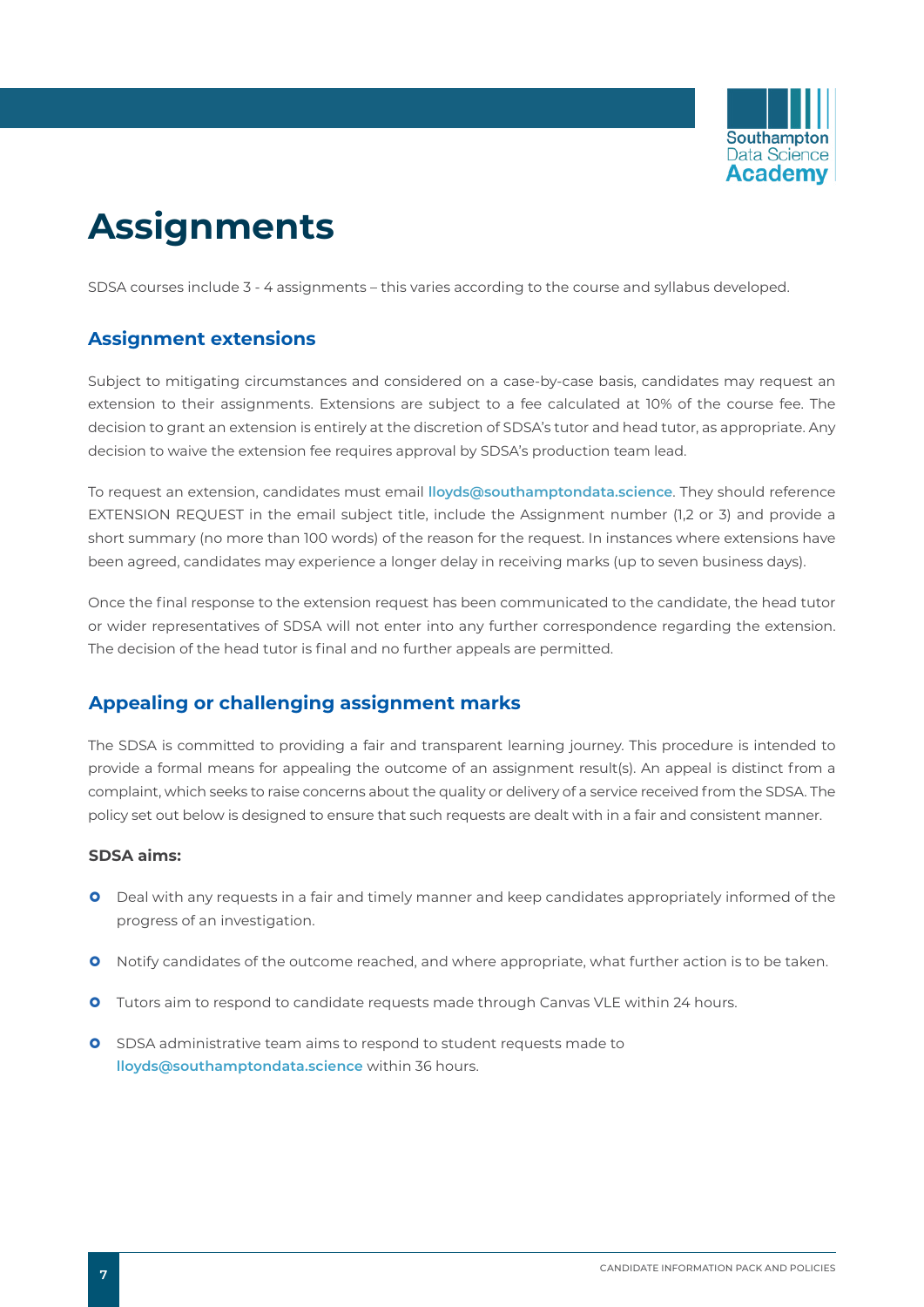

### **Acceptable grounds for appeal**

#### **The appeal will ONLY be considered where at least one of the following grounds applies:**

- **O** Extenuating personal circumstances affecting a candidate's assignment performance, which they could not reasonably disclose under the mitigating circumstances policy. An explanation for earlier non-disclosure is always required.
- **O** Marking variances clear inconsistency in marking of the assignments.

#### **It is important to note that appeals based on or arising from the following circumstances, will be deemed invalid and not upheld:**

- **O** Practical issues in the candidate's learning environment noise / heating etc.
- **O** Challenging the academic judgement because candidate believes they deserve a different outcome.
- **O** Issue with assignment timelines.
- **O** Lack of understanding of the assignment regulations and procedures.
- **O** Lack of understanding of the marking guidelines / policy.
- **O** Retrospective reporting of mitigating circumstances.
- **O** Not being aware of timings i.e. time zones for tutoring.
- **O** Situation or incident with no direct impact on the candidate.
- **O** Completing an assignment against the advice of a medical professional.

To clarify, the SDSA will not consider an appeal that does nothing more than question the academic judgement exercised, or one based on a situation that did not directly affect a candidate's assignment performance. For example, candidates cannot appeal using the procedures and request a remark of the paper, simply because they are unhappy with the mark given.

The SDSA is committed to promoting equality and diversity in all its activities. By submitting an appeal, the candidate's privacy and confidentiality will be respected at all stages of the process. In submitting an appeal, candidates must accept that limited disclosure of all or part of their submission will be required, to enable investigation of the case to proceed.

Candidates have the right to expect that everyone who responds to, investigates or adjudicates upon an appeal will do so impartially. No individual, including assessors, will be permitted to act in any manner in a case in which they have a material interest, or in which any actual or potential conflict of interest may arise.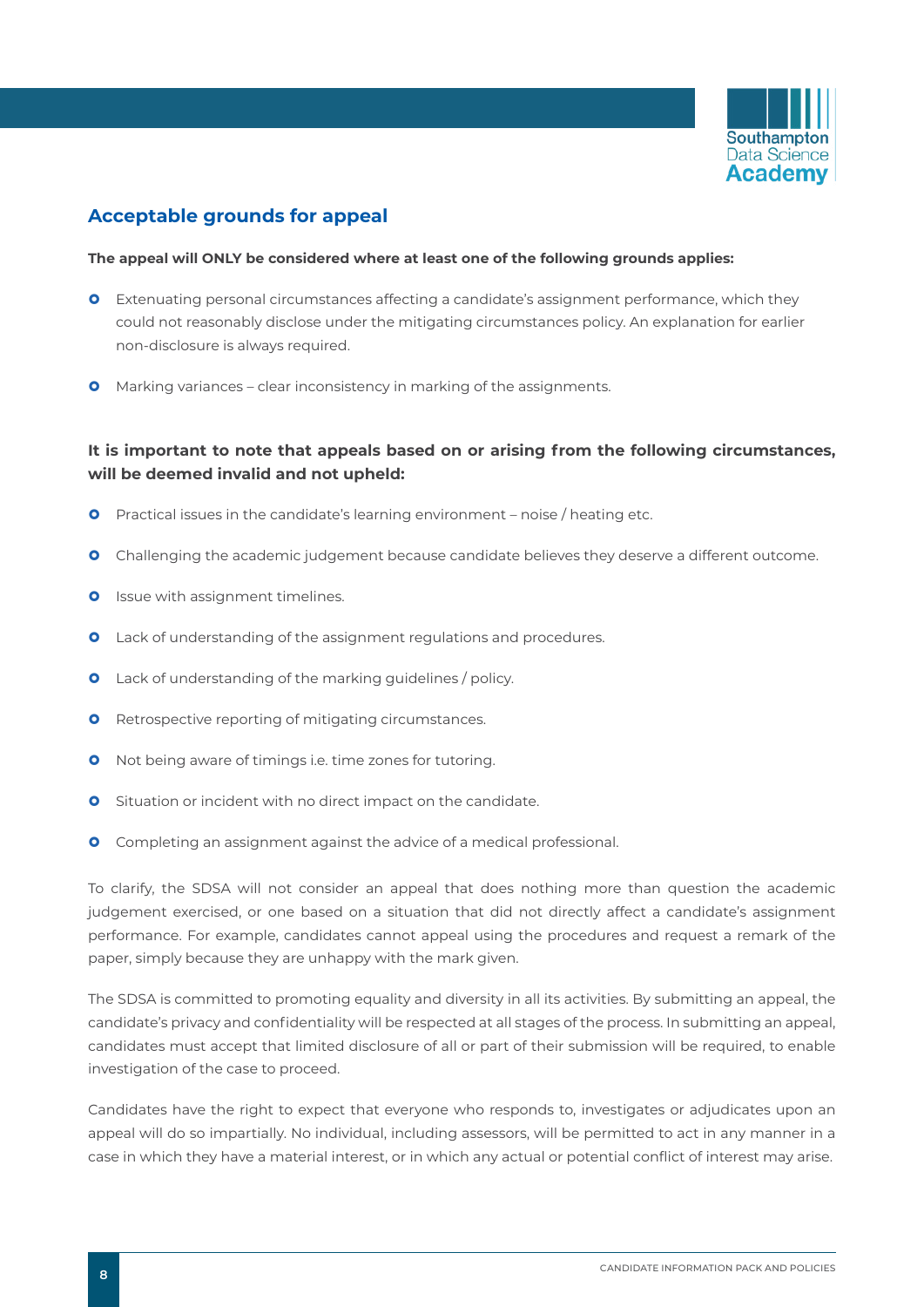

### **Lodging an appeal**

Any appeal must be submitted by email within seven days of the receipt of the assignment result. Appeals require a payment of 10% of the course booking fee to be made.

Candidates will need to summarise (in no more than 100 words) the reasons why they believe the grounds of appeal apply, and include evidence to substantiate their claim. On receipt of the form, an email will be sent to the candidate within 48 hours. This is an automatic response which acknowledges successful receipt.

The appeals team will contact the candidate requesting that the 10% payment is made within two working days. Failure to make payment when requested will mean the appeal application will be withdrawn.

Candidates should ensure they have read and understood the appeal policy before submitting an appeal and making the relevant payment. No refunds will be given if a candidate makes an appeal for an invalid reason, as given above.

If the appeal is successful, the fee is refundable. If the candidate has booked an extension for the same assignment and the appeal results in a pass, the extension fee will be refunded to them.

### **Consideration of the appeal**

SDSA's head tutor will oversee the appeal and take all appropriate steps to ascertain the relevant facts. This can include checking that no administrative, numerical, data transcription, computing or procedural errors have taken place. It will involve consulting where necessary with wider SDSA tutors.

The outcome of the appeal, with reasons, will be communicated to the candidate via the VLE within 30 days from the receipt of the appeal fee, wherever possible. Any delays will be communicated to the candidate. In the event the appeal is upheld, this does not necessarily mean the candidate is entitled to an amendment of their mark or pass / fail decision.

#### **By way of an example, and not intended to be an exhaustive list, the following are available, if the appeal is upheld:**

- **O** An explanation or apology.
- **O** An undertaking to review the relevant administrative procedures.
- **O** A remark of the assignment.
- **O** Correction of the mark previously awarded.

If it is felt that a remark is appropriate, and the candidate agrees to this, the mark previously awarded may be corrected either up or down from the original outcome. If the corrected mark meets the required standard of the assignment, then the candidate will receive a pass.

Where the outcome of this process indicates a failure in assignment processes that might affect other candidates, the SDSA will take steps to correct or mitigate the effect as far as possible.

Once the final outcome has been communicated to the candidate, the head tutor or wider representatives of SDSA will not enter into any further correspondence regarding the appeal. The decision of the head tutor is final and no further appeals are permitted.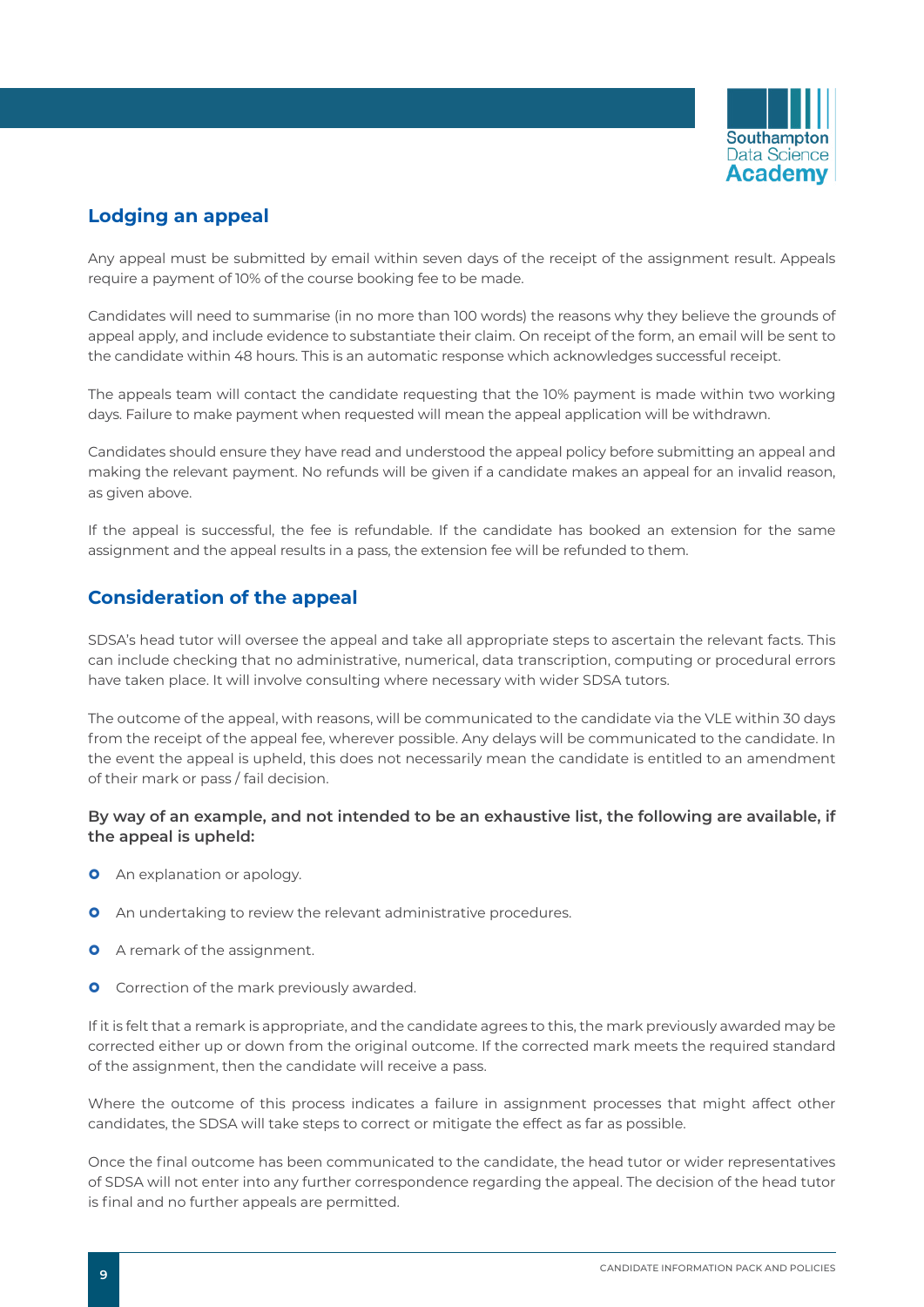

# **Mitigating circumstances policy**

The Southampton Data Science Academy is committed to providing candidates a fair and transparent learning journey. This procedure is intended to provide candidates of the SDSA assignments with a formal means for applying for mitigating circumstances, to be taken into account in relation to their performance in an assignment. This policy applies to all candidates of the SDSA assignments. If there is a discrepancy between this policy and other regulations or handbooks in respect of procedures for the consideration of mitigating circumstances relating to assignments, this policy takes precedence.

#### **SDSA's head tutor is authorised to consider and make judgement in any cases of doubt or where clarification is needed concerning these regulations. The SDSA aims to:**

- **O** Treat all candidates equally and fairly in the consideration of their mitigating circumstances.
- **O** Provide candidates with a consistent experience of the mitigating circumstances process.
- **O** Fulfil its commitment to delivering a seamless candidate service.
- **O** Deal with any requests in a timely manner.

The SDSA recognises it can be difficult to disclose sensitive, personal information to other parties. As such, please note that all information and documentation provided in support of an application will be treated sensitively and will remain confidential to the relevant Mitigating Circumstances Panel.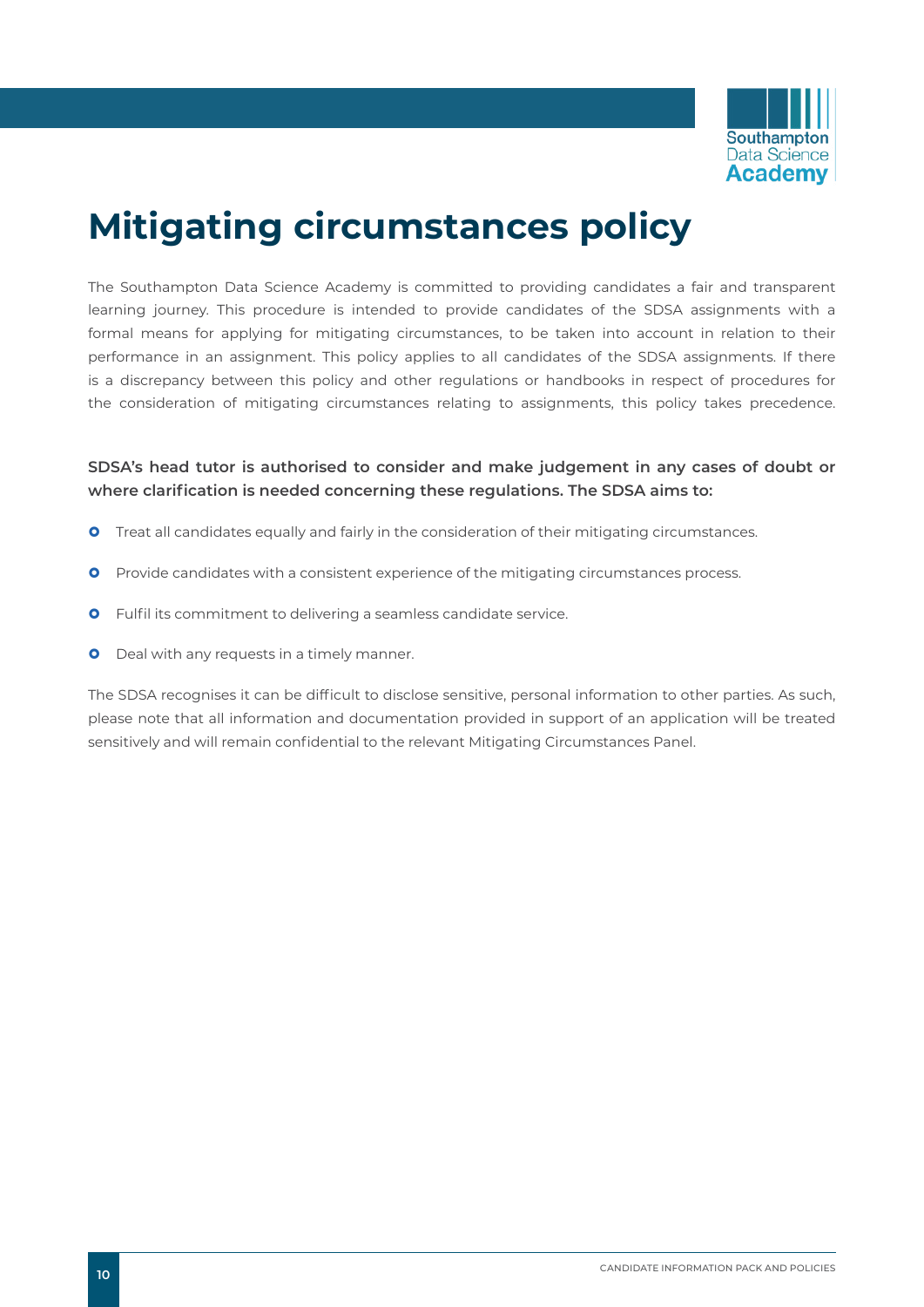

### **Definition of mitigating circumstances**

The SDSA considers a mitigating circumstance to be a recognisably unexpected serious or major event, beyond the candidate's control, which might have a significant and adverse effect on their performance in an SDSA assignment, or on their ability to complete the SDSA course on time, and that they therefore require an extension.

Ongoing conditions and other disabilities that affect candidates do not fall in this definition. The SDSA offers access arrangements for mitigating the effect of such conditions.

Where allowance has been made for a continuing condition, a further allowance should not be made through the consideration of mitigating circumstances, except as described below. Some candidates affected by ongoing conditions may encounter specific difficulties related to their condition that impact upon an assignment. Such circumstances may be legitimately considered as meeting the definition of mitigating circumstances above. For example, a candidate who suffers from MS, rheumatoid arthritis, or Crohn's disease, may or may not need constant 'reasonable adjustments' in assignments, but if they had a 'flare-up' around the time of an assignment, they may also need to be considered under these mitigating circumstances procedures.

In such situations, the SDSA course administration and tutoring team will need to receive information concerning any 'reasonable adjustments' that are in place. The important principle is no candidate should receive a double compensation through both an ongoing 'reasonable adjustment' and an allowance through mitigating circumstances.

### **Criteria for submitting a claim**

#### **The claim submitted should demonstrate that it meets all of the following criteria:**

#### **Beyond the control of the candidate**

The candidate must demonstrate they could not have done anything to prevent the circumstance arising; that they were unforeseen and unpreventable.

#### **Effect on assignment**

The claim must demonstrate a significant impact on the candidate's ability to complete the assignment. It must make clear the duration of the circumstances and have appropriate documentary evidence to support the claim.

#### **Have timely relevance**

Typically, the circumstance must have occurred within five days of the assignment submission date. Where the event falls before this time, the candidate should be able to demonstrate the impact it had can be linked to the assignment being claimed for.

SDSA may use its sole discretion to accept or reject applications for mitigating circumstances.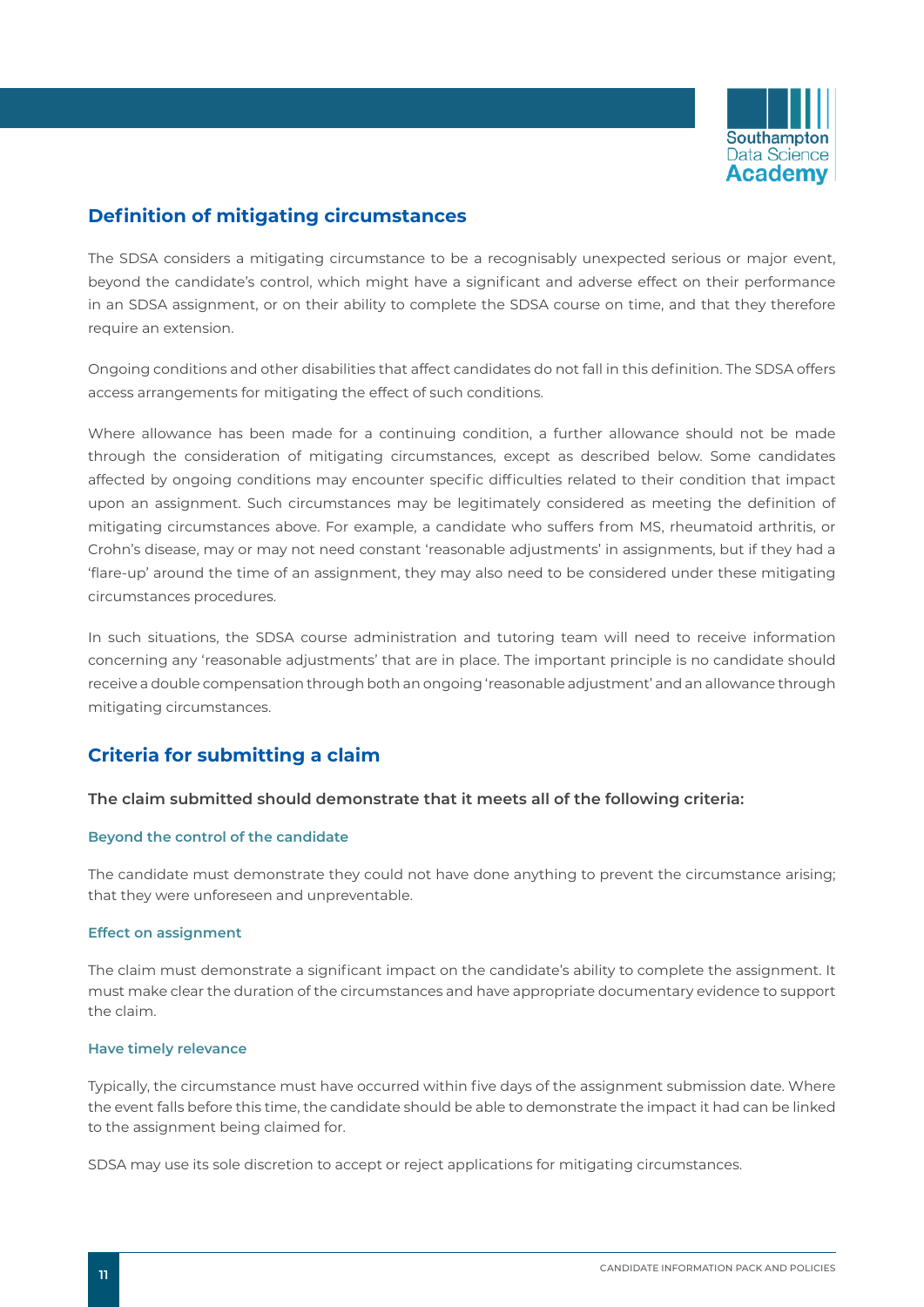

### **Submitting a claim**

Applications for claiming mitigating circumstances must be completed by emailing **[lloyds@](mailto:lloyds%40southamptondata.science?subject=) [southamptondata.science](mailto:lloyds%40southamptondata.science?subject=)**, within seven calendar days from the assignment submission date. The email subject line must be marked CLAIM / MITIGATING CIRCUMSTANCES. Applications received after this deadline will not be considered.

Candidates must provide outline evidence with their submission, in no more than 250 words. This must be submitted no later than seven calendar days from the assignment due date. If the candidate is unable to obtain the necessary evidence within seven calendar days, they must submit the application form within seven calendar days – they can then submit the evidence separately, within 28 calendar days of the assignment.

If a candidate is applying for more than one assignment in their application, it is 28 calendar days from the date of the last assignment taken. However, a decision cannot be made until the evidence is received and if it is not received in time, the application will be rejected and the candidate informed by email.

Candidates should include as much detail as possible in their application to explain how their assignment performance was affected. SDSA will only be able to consider the information and supporting evidence candidates provide and will not generally ask for anything further.

Only evidence written in English can be considered. It is the candidate's responsibility to obtain and submit a verified translation, if the original evidence is in another language, while adhering to the deadlines laid out above. Applicants will receive a confirmation email informing them of receipt.

# **Guidance on evidence required to support mitigating circumstances**

The following table provides examples of the type of situations normally considered acceptable mitigating circumstances, with information on what evidence would be required in each case. This list of required evidence is provided as a guide and is not exhaustive; each application will be assessed on its own merits taking into account the specific circumstances and the evidence presented.

The information presented will be subject to the SDSA's data retention schedule for assignments. Please note that any form of photographic evidence, medical documentation providing detailed information, such as haemoglobin levels, or medications taken, is not required unless requested.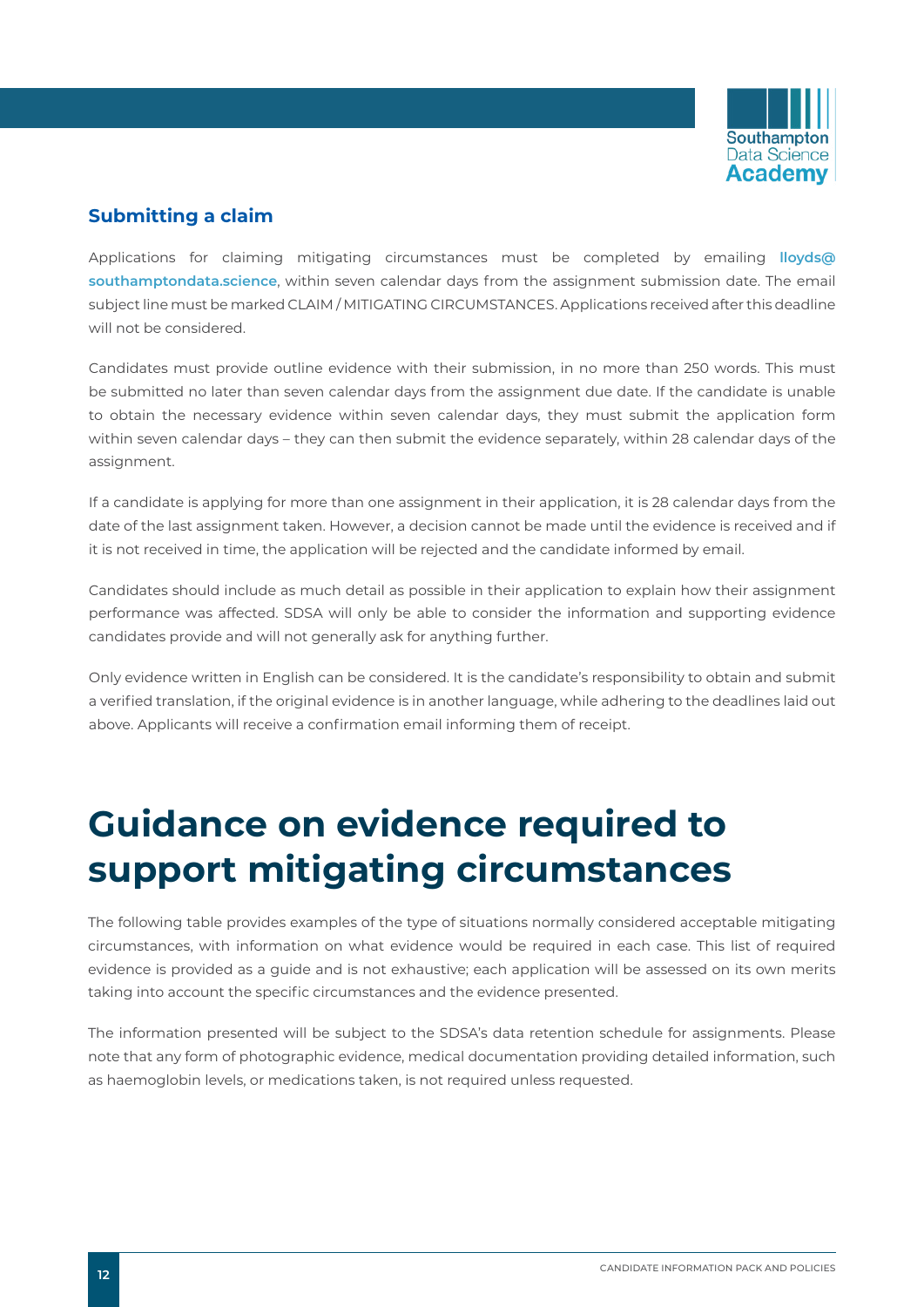

# **Appendix 1: Example mitigating circumstances**

Throughout this course participants have the opportunity to attend group and 1:1 individual tutorials, delivered via web conferences and hosted by SDSA tutors. The individual 1:1 tutorial complements group tutorials and gives the tutor the opportunity to provide in-depth feedback to participants, detailing how marks have been awarded and ways in which future marks may be improved.

SDSA strongly encourages candidates to book (via Canvas VLE) their 1:1 tutorial after the first course assignment. Experience with previous courses has shown timing of this feedback provides both the tutor and the candidate with an opportunity to identify progress in the assessed side of the course, and to maximise their opportunity to pass and gain accreditation.

| What is likely to be accepted and what evidence is required?                                                                                                                                                                                                                                                                                                                                                                                                                                                                                                                                               |
|------------------------------------------------------------------------------------------------------------------------------------------------------------------------------------------------------------------------------------------------------------------------------------------------------------------------------------------------------------------------------------------------------------------------------------------------------------------------------------------------------------------------------------------------------------------------------------------------------------|
|                                                                                                                                                                                                                                                                                                                                                                                                                                                                                                                                                                                                            |
| Confirmation of the illness, the impact it has had on the affected<br>assignment(s) and the dates concerned. There should be a confirmed<br>diagnosis by a registered doctor specifying the nature of the illness. If<br>currently undergoing assignment and no diagnosis has been reached,<br>documentation by a registered doctor specifying symptoms will be<br>considered. Letters stating that the candidate informed SDSA they were<br>unwell will not be accepted. Minor illnesses, such as colds, sore throats,<br>headaches, digestive problems etc, would not normally be acceptable<br>grounds. |
|                                                                                                                                                                                                                                                                                                                                                                                                                                                                                                                                                                                                            |
| Diagnosed condition, normally supported through reasonable                                                                                                                                                                                                                                                                                                                                                                                                                                                                                                                                                 |
| adjustments (access arrangements), which flares up unexpectedly                                                                                                                                                                                                                                                                                                                                                                                                                                                                                                                                            |
| close to the assignment, meaning the reasonable adjustments are                                                                                                                                                                                                                                                                                                                                                                                                                                                                                                                                            |
| not sufficient for the candidate to fairly attempt the assignment. Or                                                                                                                                                                                                                                                                                                                                                                                                                                                                                                                                      |
|                                                                                                                                                                                                                                                                                                                                                                                                                                                                                                                                                                                                            |
| a previously undiagnosed / recently diagnosed condition, for which                                                                                                                                                                                                                                                                                                                                                                                                                                                                                                                                         |
| adjustments have not yet been put in place to make it possible to fairly                                                                                                                                                                                                                                                                                                                                                                                                                                                                                                                                   |
| undertake the assignment. This will normally only be permitted for the                                                                                                                                                                                                                                                                                                                                                                                                                                                                                                                                     |
| first assignment period after the diagnosis – it is expected support would                                                                                                                                                                                                                                                                                                                                                                                                                                                                                                                                 |
| be sought for future assignment periods. There should be a confirmed                                                                                                                                                                                                                                                                                                                                                                                                                                                                                                                                       |
| diagnosis by a registered doctor specifying the nature of the illness.                                                                                                                                                                                                                                                                                                                                                                                                                                                                                                                                     |
|                                                                                                                                                                                                                                                                                                                                                                                                                                                                                                                                                                                                            |

be accepted.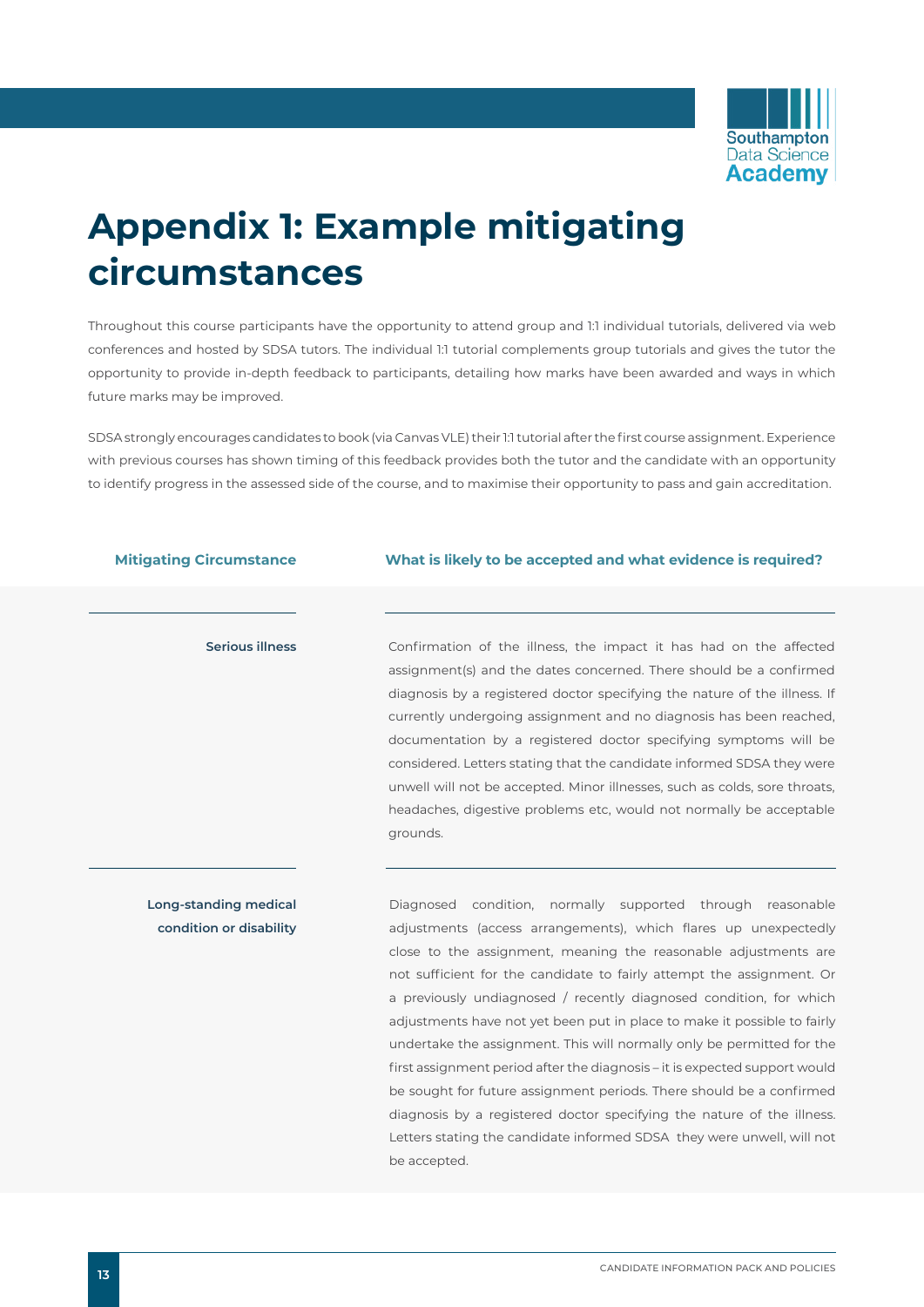

**Serious illness (as described above) or death of a member of the candidate's immediate family (e.g. parent, sibling, child, grandparent, spouse, guardian)**

**Hospitalisation** Confirmation of the reason for hospitalisation, the impact is had on the affected assignment(s) and the dates concerned. Candidates should also provide an original medical certificate / letter.

> Where an immediate family member has a serious illness, independent confirmation of both the illness and how it affected the candidate's assignment(s) should be provided. A diagnosis of the family member is not required, the situation and specific symptoms of the immediate family member will be considered. It is more important that the SDSA receive independent confirmation of the effect of the situation on the assignment(s).

> A medical report from a qualified medical practitioner or a copy of a death certificate, coroner's report or letter from medical professional may be requested by SDSA, as may formal documentation confirming the candidate's relationship with the ill / or deceased. While a death certificate is a sensitive and often difficult document to obtain, it is required to prevent fraudulent claims.

> Other relationships may be considered subject to sufficient evidence of the closeness and impact.

**Severe adverse personal / family difficulties** Confirmation of the circumstances, the impact these had on the affected assignment(s) and the dates concerned. This can include a range of issues, such as separation from spouse / partner, conflict with others, caring duties that could not be done by anyone else, etc.

Examination stress is a common experience and not normally considered a personal mitigating circumstance – some level of sleep disturbance or feeling nauseous can be usual (unless in a serious form, which can e documented either by a counsellor or doctor). Should candidates be requesting deferrals or extensions due to stress, they may be required to obtain a report from a suitable qualified professional, such as a GP or counsellor.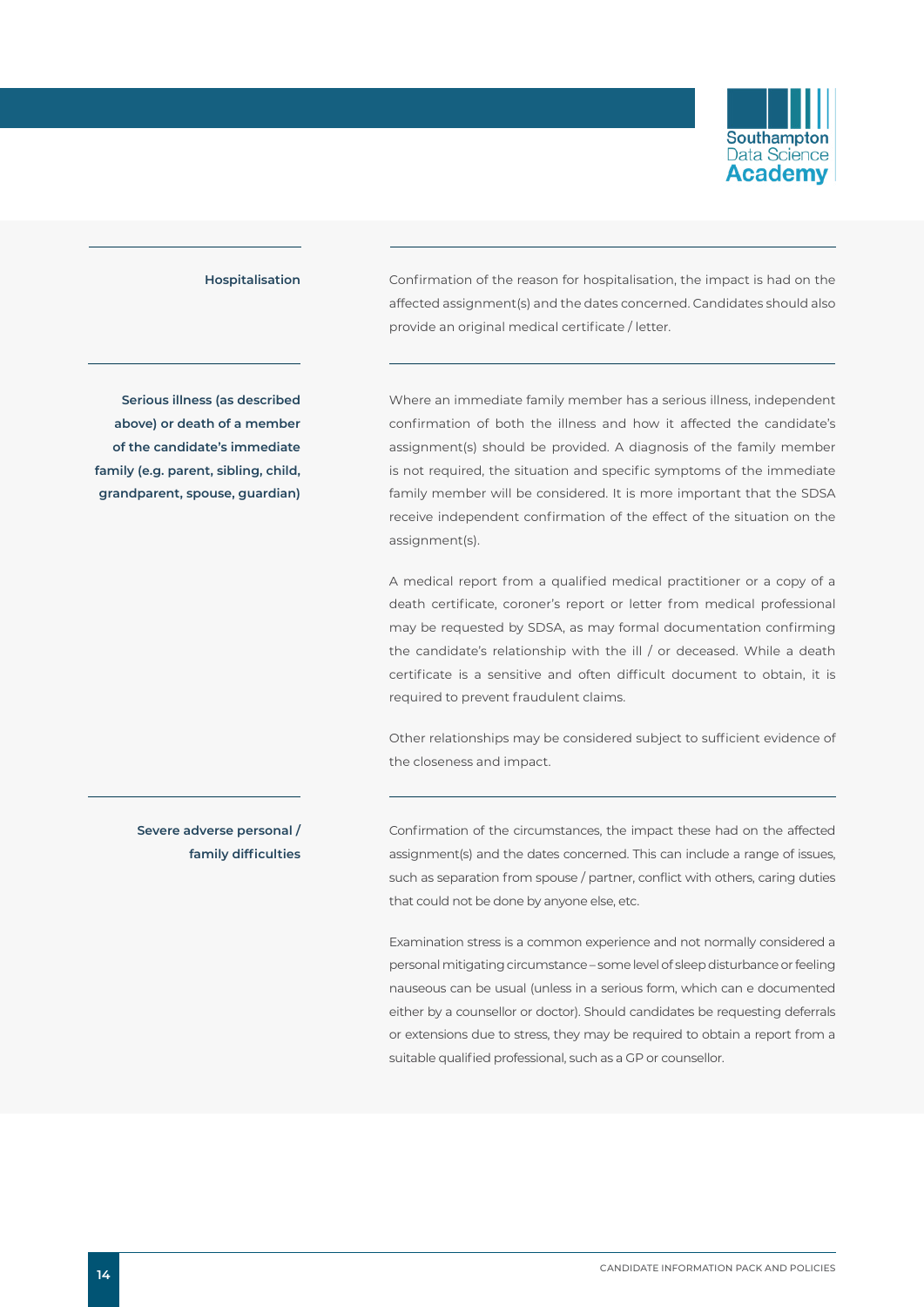

| <b>Pregnancy-related illness</b>                                                   | The requirements for illness, hospitalisation etc should be followed if<br>there is a specific incident during pregnancy.                                                                                                                                                                                                                                                                                                                                             |
|------------------------------------------------------------------------------------|-----------------------------------------------------------------------------------------------------------------------------------------------------------------------------------------------------------------------------------------------------------------------------------------------------------------------------------------------------------------------------------------------------------------------------------------------------------------------|
| <b>SDSA VLE issues</b>                                                             | Candidates who experience a significant issue with our online VLE,<br>should email lloyds@southamptondata.science with the subject<br>title MITIGATING CIRCUMSTANCES, within seven calendar days of the<br>assignment date and with appropriate evidence (e.g. screenshots)<br>highlighting and explaining the issues. Evidence should be kept in the<br>event this is requested by the SDSA e.g. time / impact as a result of the<br>issue with the online platform. |
|                                                                                    | The SDSA will contact the candidate within seven calendar days of<br>receiving this email to advise if a mitigating circumstances application<br>is appropriate.                                                                                                                                                                                                                                                                                                      |
| Victim of crime                                                                    | Candidate's should submit a crime reference number). If the incident has<br>resulted in the candidate seeking medical attention, the requirements<br>for illness should be followed.                                                                                                                                                                                                                                                                                  |
| Legal proceedings requiring<br>attendance at court as a<br>witness or jury service | Documentary evidence from the court or a solicitor, including the dates<br>of the legal proceedings and the requirement for the candidate to attend,<br>should be submitted.                                                                                                                                                                                                                                                                                          |
| <b>Road traffic incident</b>                                                       | If the candidate has been involved in a road traffic incident, either as a<br>passenger or as the driver / rider, evidence must be provided detailing<br>the time and place the incident occurred. This should include a police<br>report (with crime reference number), or an insurance reference number<br>/ record of the event.                                                                                                                                   |
| Hospitalisation                                                                    | Confirmation of the reason for hospitalisation, the impact is had on the<br>affected assignment(s) and the dates concerned. Candidates should also<br>provide an original medical certificate / letter.                                                                                                                                                                                                                                                               |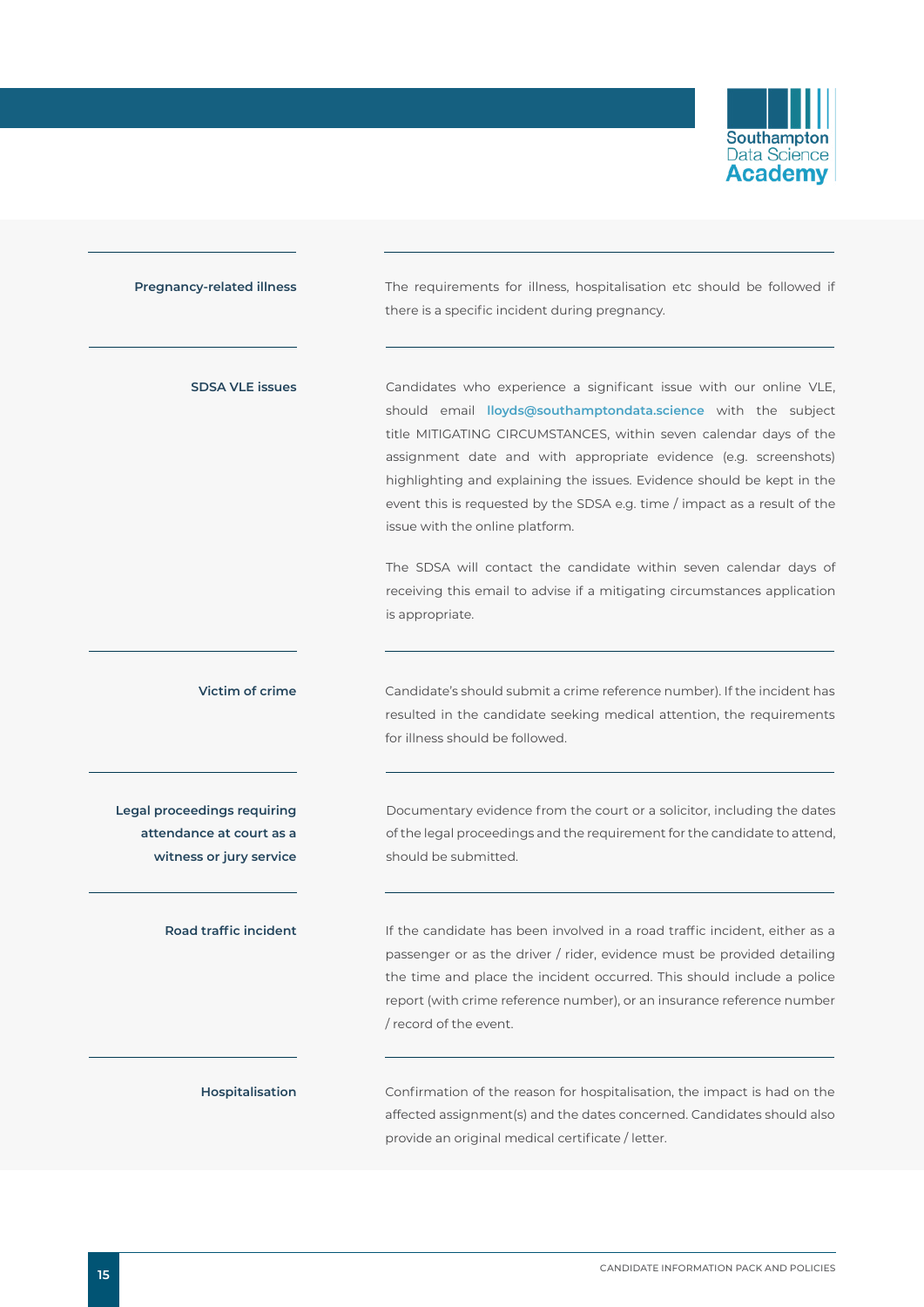

### **Situations not considered mitigating circumstances**

The following are examples of the kind of circumstances that will not be considered to fulfil the definition of mitigating. This list is not exhaustive.

#### **Mitigating Circumstance**

| <b>Medical circumstances</b>                       | Medical circumstances that do not relate directly to the assignment<br>date in question, or cannot be attributed to having an effect on the<br>assignment. Minor illnesses that could be treated with over the counter<br>remedies (colds, coughs, sore throats etc.)                                                            |
|----------------------------------------------------|----------------------------------------------------------------------------------------------------------------------------------------------------------------------------------------------------------------------------------------------------------------------------------------------------------------------------------|
| <b>Transport issues</b>                            | It is the candidate's responsibility to arrive at the assignment on time,<br>irrespective of the form of transport used or relied upon. Exceptions to<br>this might be industrial action or other significant disruption that is<br>beyond the candidate's control. Evidence of any significant disruption<br>would be required. |
| Holidays / family events                           | All holidays and vacations should take place at a time that will not<br>impact on the candidate's availability to study or undertake / prepare for<br>an assignment(s).                                                                                                                                                          |
| Misreading the assignment<br>timetable / deadlines | It is the candidate's responsibility to ensure they have an accurate<br>understanding of the due date of all assignments.                                                                                                                                                                                                        |
| Paid employment or<br>voluntary work               | The candidate is responsible for managing other commitments to<br>ensure they do not adversely interfere with their studies.                                                                                                                                                                                                     |
| IT and/or computer failure                         | The candidate must ensure all work which is electronically stored,<br>generated and/or submitted is sufficiently backed up, and the correct<br>piece of work is submitted.                                                                                                                                                       |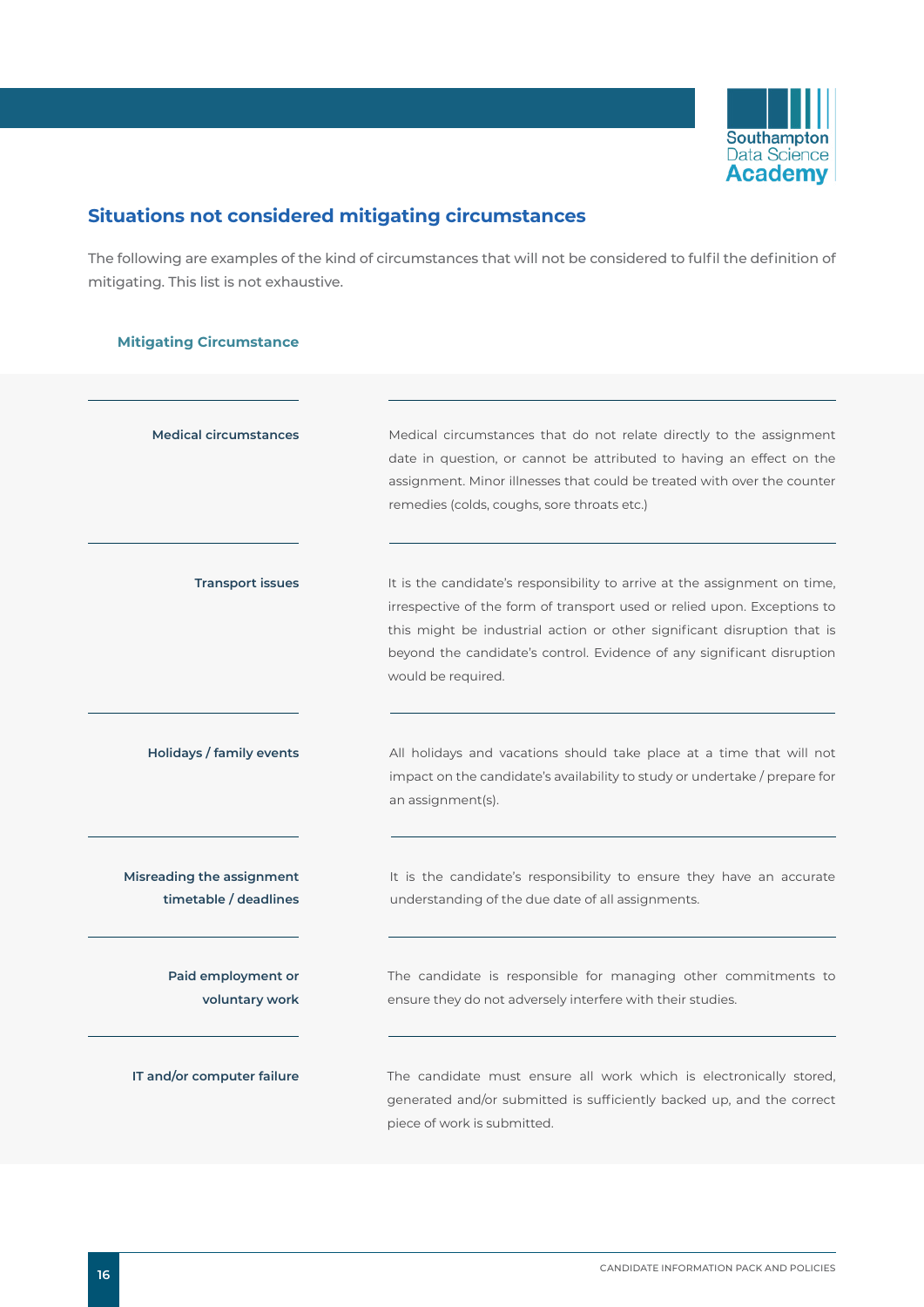

### **Foreseeable / preventable circumstances**

Where the circumstances are within the candidate's control.

**Scheduling of assignments / deadline** Deadlines or exams close together.

Only candidates who have applied for mitigating circumstances and are within three marks of the pass mark will be considered further. SDSA does not guarantee an adjustment will be made. It reviews each case individually and considers the severity, duration and timing of the circumstances, and whether an allocation of extra marks would allow the candidate to reach the pass level. If this is the case, then the candidate will be awarded a mark equal to the pass mark.

Candidates who are more than three marks away from the pass mark and have applied for mitigating circumstances will not be considered – the initial result is too far away from the pass mark to be mitigated. The original mark awarded will remain.

Candidates should be aware that only factors deemed to have a serious effect on performance (as outlined above) will result in changes to marks. SDSA has limited options when it receives an application – its responsibility is to review what it sees; it cannot accurately or fairly award marks for a level of performance it does not see.

Where SDSA believes the mitigating circumstances affects a larger cohort (e.g. a VLE outage for a prolonged period of time), it will agree on the fairest way to deal with the error to minimise the effect on all relevant candidates. This will involve escalation to SDSA's head tutor and managing director.

#### **Outcome**

The final result awarded is therefore a reflection of the mitigating circumstances process as stated in this policy. It is assumed a candidate's mitigating circumstances will be taken into account as part of the results process, as long as the criteria outlined in this policy have been met.

This process will be undertaken during the timescales normally set for the release of final marks. Should the panel seek further information from the applicant or the relevant examining team, and a delay is expected, the applicant will be informed accordingly and another due date for release of their results given. Candidates who have been considered at the Mitigating Circumstances Panel will be informed of the outcome of their application within five working days of the results being released. The decision of the panel is final and no further correspondence will be entered into. Candidates cannot contest the outcome of the panel on the grounds of academic judgement. If a candidate wishes to pursue the matter and can evidence that a procedural irregularity has occurred during the mitigating circumstances process, they can consider applying through the appeals process.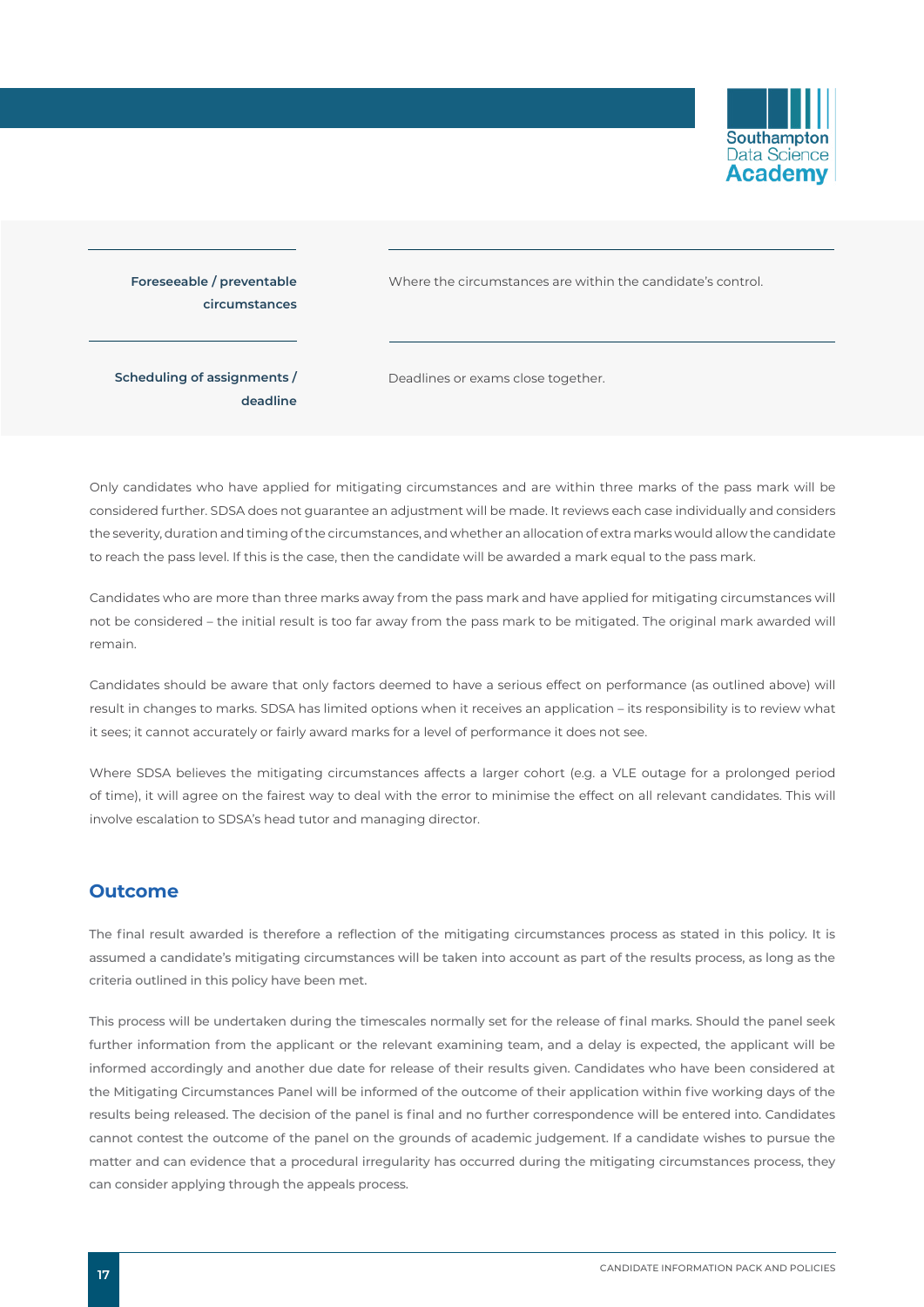

# **Appendix 2: Technical courses supporting information**

### **Python and Data Science**

The chosen coding language for SDSA courses is Python, for several reasons. It is versatile, flexible, powerful, easy to use and open source (see **[Manuel Leon's article](https://www.datamarketservices.eu/5-reasons-why-python-is-the-best-choice-for-data-driven-smes/)**1 for more details).

Created in the early nineties, Python is a widely used, object-oriented and general-purpose language, which has experienced a steep growth in popularity since its inception, becoming one of the most popular languages worldwide.

The current Python version we use is 3.5.2 – it is still totally compatible with the latest version, 3.8.

#### **Jupyter Notebooks**

With Python as the language, we need to choose an environment in which to develop our Data Science scripts. Jupyter Notebooks is an interactive environment that allows combining of code, rich text, plots, maps, interactive figures and widgets, and graphical user interfaces, into a single 'notebook', or document.

#### **We have chosen it for the following reasons:**

- **O** It is a widely recognised open source tool for teaching code to learners of a range of abilities, from beginners to experts.
- **O** Jupyter notebooks are easy to share they are saved in structured text files in JSON format.
- <sup>O</sup> Jupyter notebooks are easy to convert into HTML and PDF formats, which will facilitate the interactions with tutors and peers.
- **O** The Jupyter environment is accessible and easy to customise: prefer coding with a black background? Jupyter allows it.

#### **Prerequisite knowledge**

To use these materials comfortably, a basic understanding of object oriented programming and programming for Data Science is recommended.

- **O** For the basics of programming for Data Science with Python, the 'Introduction to Python' free course with Data Camp (4 hours) is recommended: **<https://www.datacamp.com/courses/intro-to-python-for-data-science>**
- **O** For the basics of object oriented programming with Python, the free 'Learn Python 2' course in Code Academy (25 hours) is recommended: **[https://www.codecademy.com/learn/learn-python](https://www.codecademy.com/learn/learn-python
)**

**<sup>1</sup> Leon, M. (2019) 5 reasons why Python is the best choice for data driven SMEs,** *DMS***, 13 August. Available at: [https://www.datamarketservices.eu/5-reasons](https://www.datamarketservices.eu/5-reasons-why-python-is-the-best-choice-for-data-driven-smes/)[why-python-is-the-best-choice-for-data-driven-smes/](https://www.datamarketservices.eu/5-reasons-why-python-is-the-best-choice-for-data-driven-smes/) [accessed 12 May 2020]**